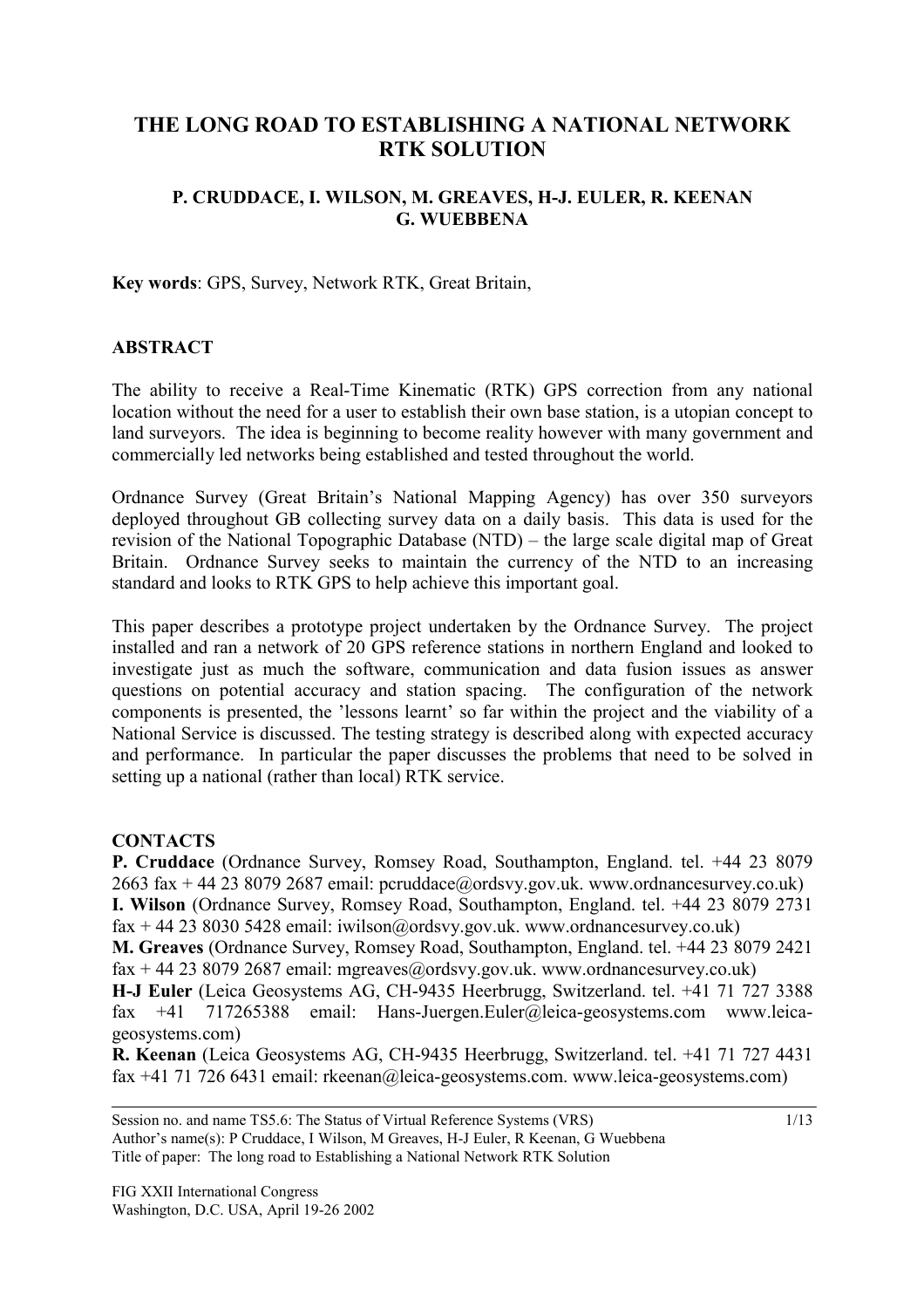**G. Wuebbena (**Geo++ GmbH, Steinriede 8, D-30827 Garbsen, Germany. tel +49 5131 468954 fax +49-5131-4689-99 email: wuebbena@geopp.de. www.geopp.de)

## **1. Introduction**

The Ordnance Survey is a UK government agency which is tasked with mapping the entire country at scales between 1:1250 and 1:10000. The Data Collection and Management (DCM) section within the Ordnance Survey employs approximately 385 field surveyors to maintain and enhance the National Topographic Database. DCM continually strives to improve the efficiencies of its data capture processes. GPS has become the survey tool of choice not only within DCM but also in the wider positioning community. It can be safely anticipated, and is widely accepted, that GPS will be the most efficient survey tool both now and for the foreseeable future, achieving greater flexibility and productivity at the detail survey level. It follows that for DCM to improve its survey efficiency it must look (mainly) to improvements in the use of GPS.

RTK provides the surveyor with a real time position at the few centimetre level. This is achieved using a single, survey grade, dual frequency GPS receiver. RTK is usable without a National network but this requires the use of a local base station. Such a local solution requires the surveyor to set up the local base as well as determine its precise position. A national, broadcasting, RTK solution would give an instantaneous high quality answer to DCM surveyors anywhere that the signal is available (anticipated to be all major urban areas). A network solution also aims to give greater accuracy, reduce bias sources and to produce a more robust solution to the surveyor. The internal project described within this paper aimed at determining the technology configuration as well as the efficiencies and accuracies possible through a national RTK network in GB. Ordnance Survey require (for internal Data Collection activities) a horizontal precision of 5cm to 12cm (five to twelve centimetres) at one-sigma for its GPS coordinated points (at 1:1250 scale).

### **2. Description of the study**

The DCM initialised an internal project in the summer of 2001 to investigate and establish a network RTK solution in northern Britain. The project was carried out along with the Ordnance Survey's GPS partner, Leica Geosystems, and the German company Geo++.

The key objectives of the project were to;

- set up a usable Prototype RTK Network sufficient to test the system;
- prepare a Business Case for a National RTK Network if the project was successful;
- determine the achievable performance parameters;
- determine the efficiency gains that can be made and assertain the level of risk involved.

Session no. and name TS5.6: The Status of Virtual Reference Systems (VRS) Author's name(s): P Cruddace, I Wilson, M Greaves, H-J Euler, R Keenan, G Wuebbena Title of paper: The long road to Establishing a National Network RTK Solution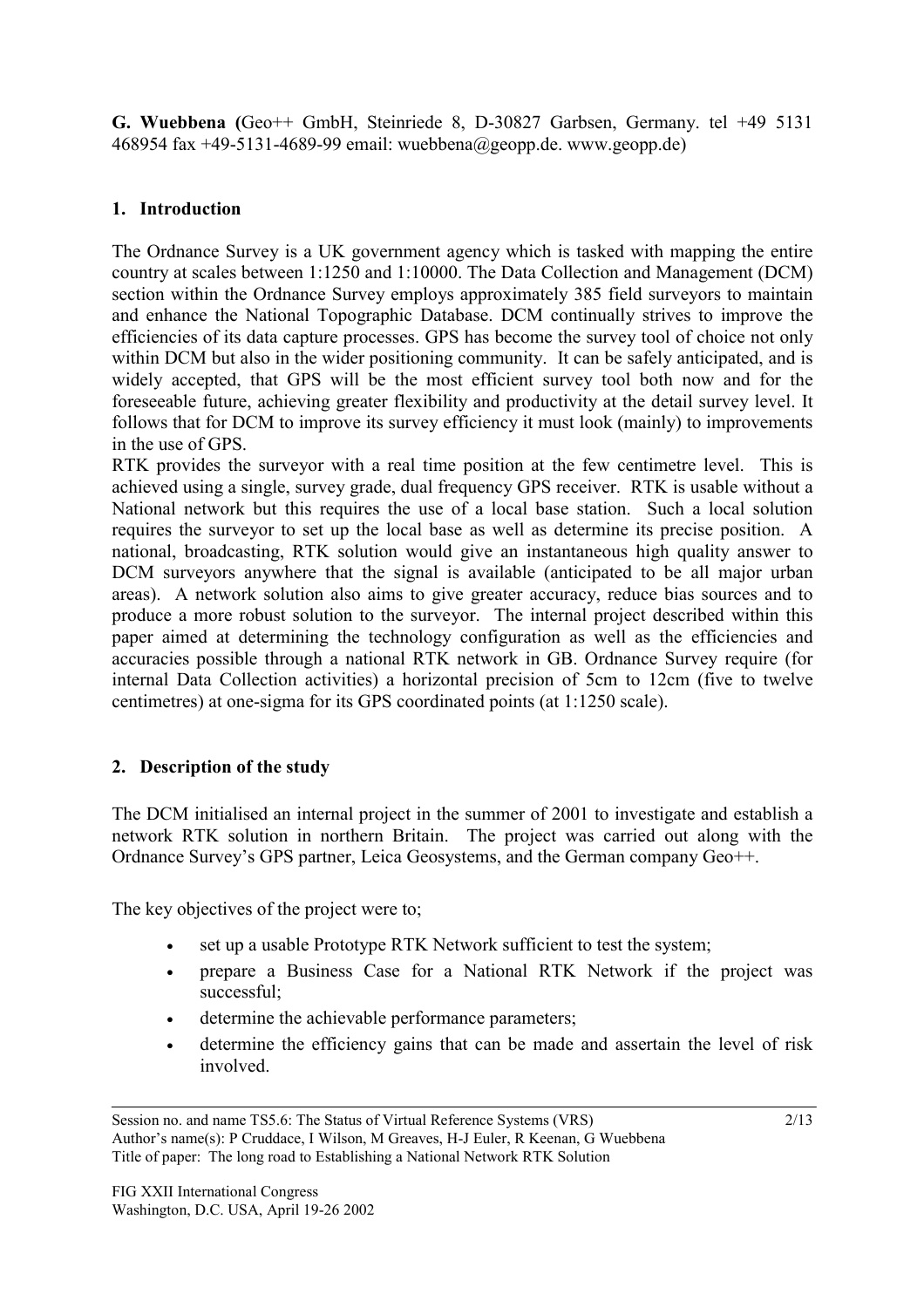#### **3. Network configuration**

For conceptual ease, an RTK Network can be described as consisting of three basic segments (rather like GPS itself). These are the data; collection, manipulation and broadcast elements. The relationship of these components is shown in figure 1.

### **3.1.1 The Data Collection Segment**

The base stations consist of Leica RS500 dual frequency GPS receivers. The receivers require only small memory capacity as the data is passed, in real time, direct to the Hub for data manipulation. The site must be secure and suitable for good GPS observations (clear horizon etc). The acquisition of base station sites is undoubtedly a critical part of the network build. Ordnance Survey choose to site stations on buildings as



Figure 1. Concept of the network approach to RTK correction delivery.

this provides easier access to communications and power as well as security. Other networks have chosen to establish GPS installations on custom monuments. Ordnance Survey will investigate this approach before committing to a national deployment.

Obtaining sites for the base stations has been, by far, the most time consuming part of the Project to date. An added complication is that this stage relies heavily on the input from 3<sup>rd</sup> parties, most of whom have little interest in the Project. This makes planning a very difficult, imprecise and unreliable process. Ordnance Survey were fortunate in being able to establish 5 sites quickly which enabled some development work to start on the Hub whilst the remaining sites were procured and set up. The choice of sites available falls into four broad categories;

**Existing Active Network GPS sites:** Ordnance Survey has previously deployed a total of 30 Active GPS base stations [\(www.gps.gov.uk\)](http://www.gps.gov.uk/), of which eight were available to the Project. These stations to aid the definition of the reference frame in Great Britain and our used both internally and externally to locate local survey base stations. Converting these stations to RTK status was an easy and quick process.

**Partner Sites:** Ordnance Survey is conducting the Project in partnership with two major customers, the aim being to assess the effect of a National RTK Network on such customers. As part of this partnership, sites owned by the customers have been made available to Ordnance Survey.

**Ordnance Survey Offices:** A total of 5 Ordnance Survey field offices exist within the area of the Prototype Network. The owners of these buildings were approached to obtain permission for the establishment of a base station. Generally this was a slow process (average elapsed time of about 4 weeks to obtain permission) and in one case, Manchester, an agreement was not possible. At this site the owner insisted that Ordnance Survey would need to make a payment for the site. This raises the serious issue of whether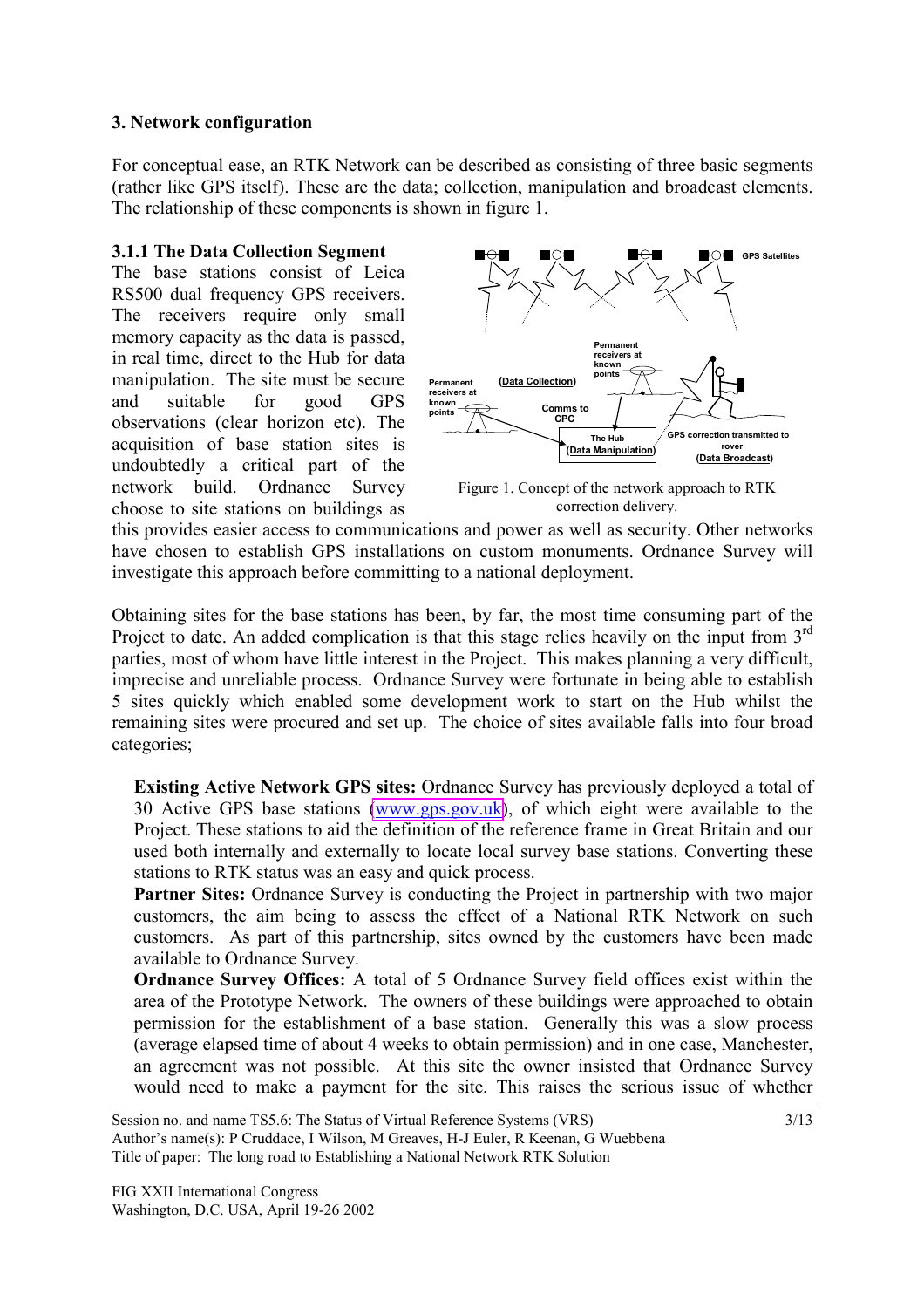payment should be made for base stations and communications installations, something that is waiting agreement internally.

**3rd Party Sites:** These were even more difficult to obtain. Experience showed that the first question asked was "how much are you willing to pay?" Sites were restricted to public service occupiers such as Police, Emergency Services and Government Buildings. Even so, the process of obtaining permission was protracted and littered with legal implications.

## **3.1.2 The Data Manipulation Segment**

The specification for the data manipulation / processing computer engine (the Hub) are detailed in section 3.2.2. With a view to maximum reliability, all components of the Hub are duplicated, this not only includes the computers but also the power supply and hard disks. The hub is based in Ordnance Survey headquarters at Southampton with and contains 6 Dell PowerEdge 2550 servers with a specification of;

- Intel Pentium III 1GHz with 256K on board cache (provision for 2nd processor)
- 1 Gb of core memory (RAM). Expandable to 4Gb.
- 2 Ultra 160 SCSI 18Gb hard drives, controlled by RAID 1 configuration
- Hard drives and power supplies are capable of hot swapping.
- 48x IDE CD ROM drive
- DRAC II server management card with LAN connection and modem

The computers are all controlled from a single keyboard and display built into the rack. 30 ISDN lines supply the Hub. These bring data from the remote base stations (see figure 7) in real time.

The Hub consists of three components; front end, main and dial-up processors, with each component requiring one server. However a second computer mirrors, in real time, its companion. In the event of a malfunction the back up computer takes over the task of the primary computer. This allows the malfunction to be rectified without the Hub being taken out of service. The Hub is running under Windows 2000.

Geo++ provides the software running on the Hub (section 3.2.2). To avoid wasteful travelling this configuration is achieved remotely by Geo++ personnel located in Germany. At the time of writing this is done with a 'simple' dial up line but there are plans to make the Hub available on the web. This will allow multiple developer access, with appropriate security restrictions in force.

## **3.1.3 The Data Broadcast Segment**

In a National RTK Network, the RTK signal is not delivered by the base station but by The Hub. For the purposes of the current Project, Ordnance Survey intend to trial two modes of broadcast; VHF and GSM (soon to be GPRS). At the time of writing (January 2002) Ordnance Survey have not yet delivered this phase of the Project. SmartGate receivers, Geo++ [2001] are to be used to receive the corrections during testing as they are able to interpret the additional information within the FKP parameters, see section 3.2.2. Provisionally, it is thought that about 20% of the total usage of the network will be carried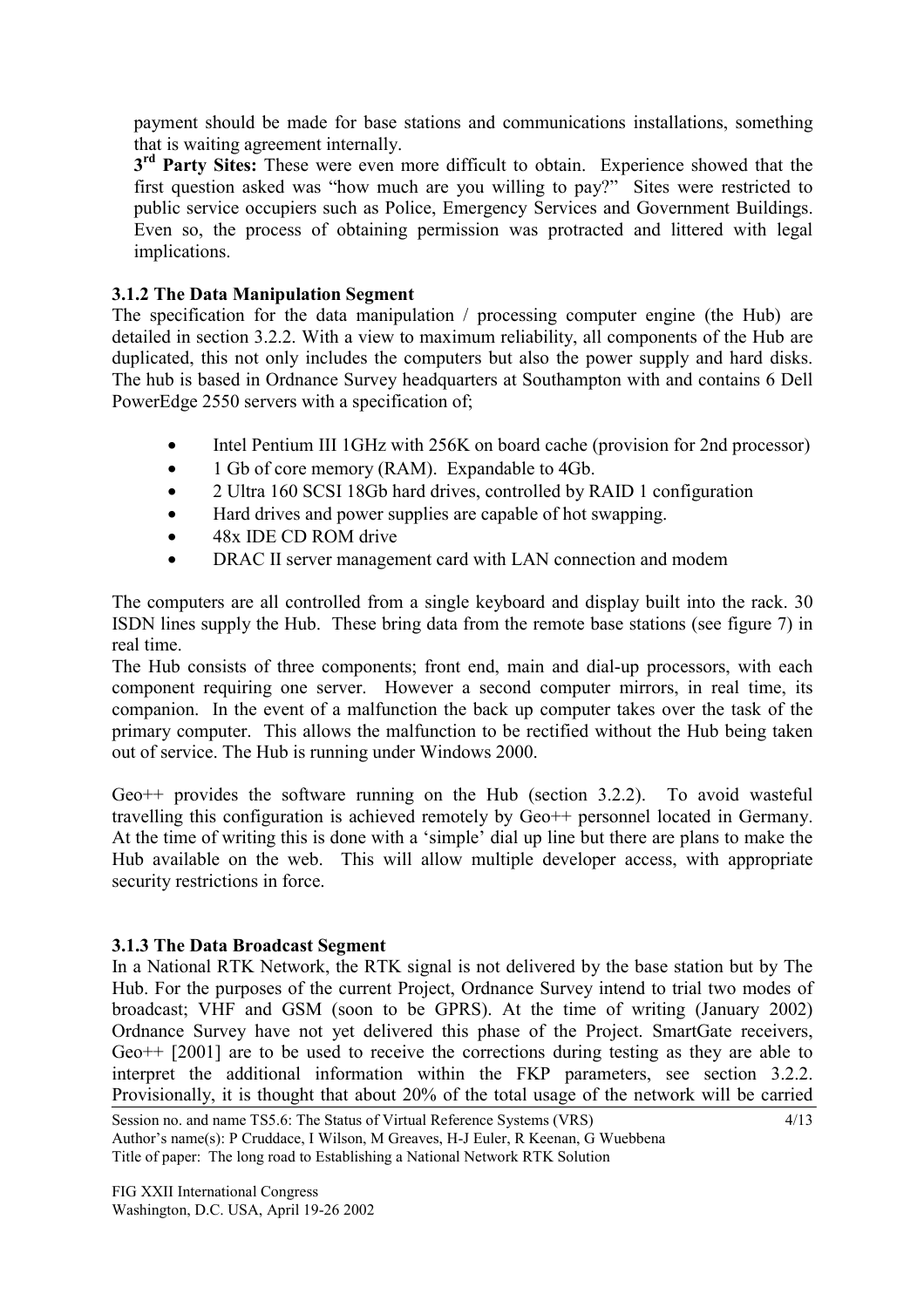out via GSM. The remaining 80% will be achieved via VHF.

## **VHF**

In a developed country like Great Britain, the radio spectrum is extremely crowded. To avoid development costs for the radios Ordnance Survey would have preferred to use the same hardware as used by the German SAPOS network (www.sapos.com). Prior to Project start, Ordnance Survey visited SAPOS where a 2m-band VHF delivery system is being used with excellent results. Unfortunately, on return to GB, it was discovered that the frequency used in Germany was not available within GB. This illustrates the importance of ensuring that suitable frequencies are secured very early in the development of a National RTK Network. To achieve VHF delivery, Ordnance Survey is now required to develop a 4m-band radio, this has added to the cost and delay. It is strongly recommended that any plans to build a National RTK Network should include allocation of suitable broadcast frequencies as an early deliverable.

The second difficult aspect is the acquisition of suitable broadcast sites. The modern move to high bandwidth wireless communications means that it is fast becoming common knowledge that good broadcast sites are worth considerable sums of money. An added factor is that many of the suitable sites are either already fully occupied or the owner has signed an exclusive deal making that site un-available.

## **GSM**

Given a developed mobile phone network, the most straightforward delivery mechanism is GSM – the low risk approach. The Hub has provision for dial up and the corrections are delivered direct from the Hub to the user via the GSM network. The major drawback is cost as the user needs to be 'logged on' constantly while using the correction service, at a call charge of  $\sim$  £0.12 per minute. This can be mitigated to some extent by adopting suitable working practices in the use of RTK. This cost will be significantly reduced with GPRS as the user only pays for the data packets received, not the entire call duration. Within the current Prototype Network, provision for 8 GSM lines into the dial-up computer have been made. This can easily be expanded as the system moves from development to production.

There are however other possibilities to send corrections to the users, these are;

- Private radio system. This will require 7 frequencies transmitting from 25 base stations. Ordnance Survey has no experience of this type of activity, and carries high fixed costs. However, it is easy to use, and would provide national cover.
- Satellite connection via the Iridium service. The Iridium service price structure has reduced dramatically, however, it is still too costly due to 'long call' type of operation.
- Broadcast of the correction via FM modulation on an existing bearer, or via Digital Audio Broadcast (DAB). The BBC have been approached regarding this option.

Session no. and name TS5.6: The Status of Virtual Reference Systems (VRS) Author's name(s): P Cruddace, I Wilson, M Greaves, H-J Euler, R Keenan, G Wuebbena Title of paper: The long road to Establishing a National Network RTK Solution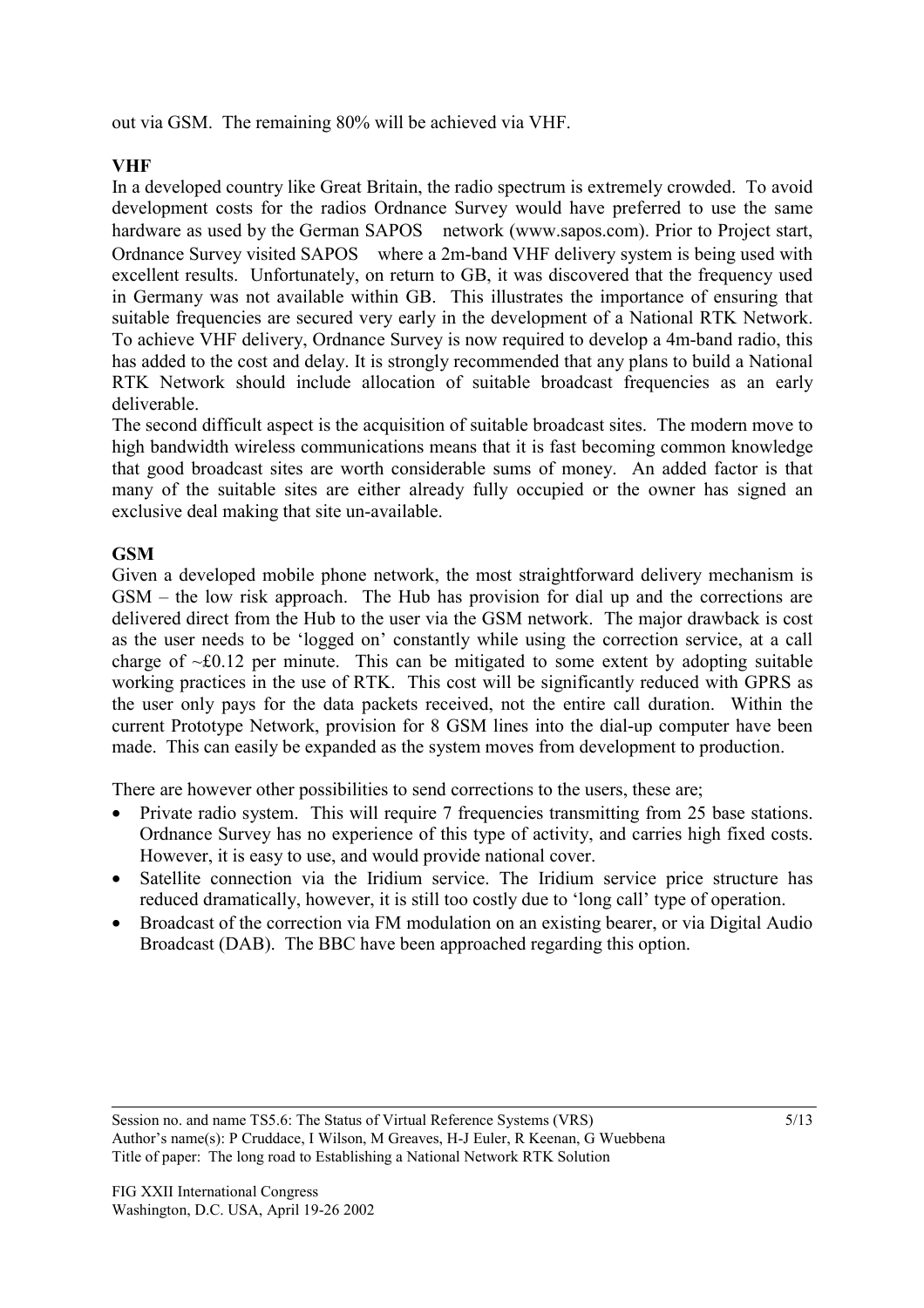### **3.2 Configuration**

#### **3.2.1 Field network**

The Prototype Network has 20 stations, figure 2. The design spacing of these stations is on average 60-70km, with the longest baseline being 84.5km and the shortest of 39.2km.



Figure 2. The positions and extent of the test Prototype network

As mentioned in section 3.1.1, Ordnance Survey is undertaking this Project in partnership with two major customers, one being Yorkshire Water, part of the Kelda Group plc, who provide water and sewage services to 4.5 million people. The network was designed to cover



Figure 3. Antenna installation at a remote station.

their area of interest.

All base stations are situated on existing buildings, figure 3 shows an example installation. Generally the antenna is mounted on a stainless steel pole which is secured to the building, with the GPS receiver and ancillary equipment housed in a solid, purpose built cabinet, figure 4.

The Project was again dependant on  $3<sup>rd</sup>$  party suppliers for the installation of ISDN lines and power. It is clearly desirable to include the provision of these services at an early stage in the Project.



Figure 4. Receiver, power and communications housed within secure boxes.

All equipment is clearly marked and contact telephone numbers inscribed on all installations. This has proved very useful in allowing contractors to contact the right people quickly - it is

Session no. and name TS5.6: The Status of Virtual Reference Systems (VRS) Author's name(s): P Cruddace, I Wilson, M Greaves, H-J Euler, R Keenan, G Wuebbena Title of paper: The long road to Establishing a National Network RTK Solution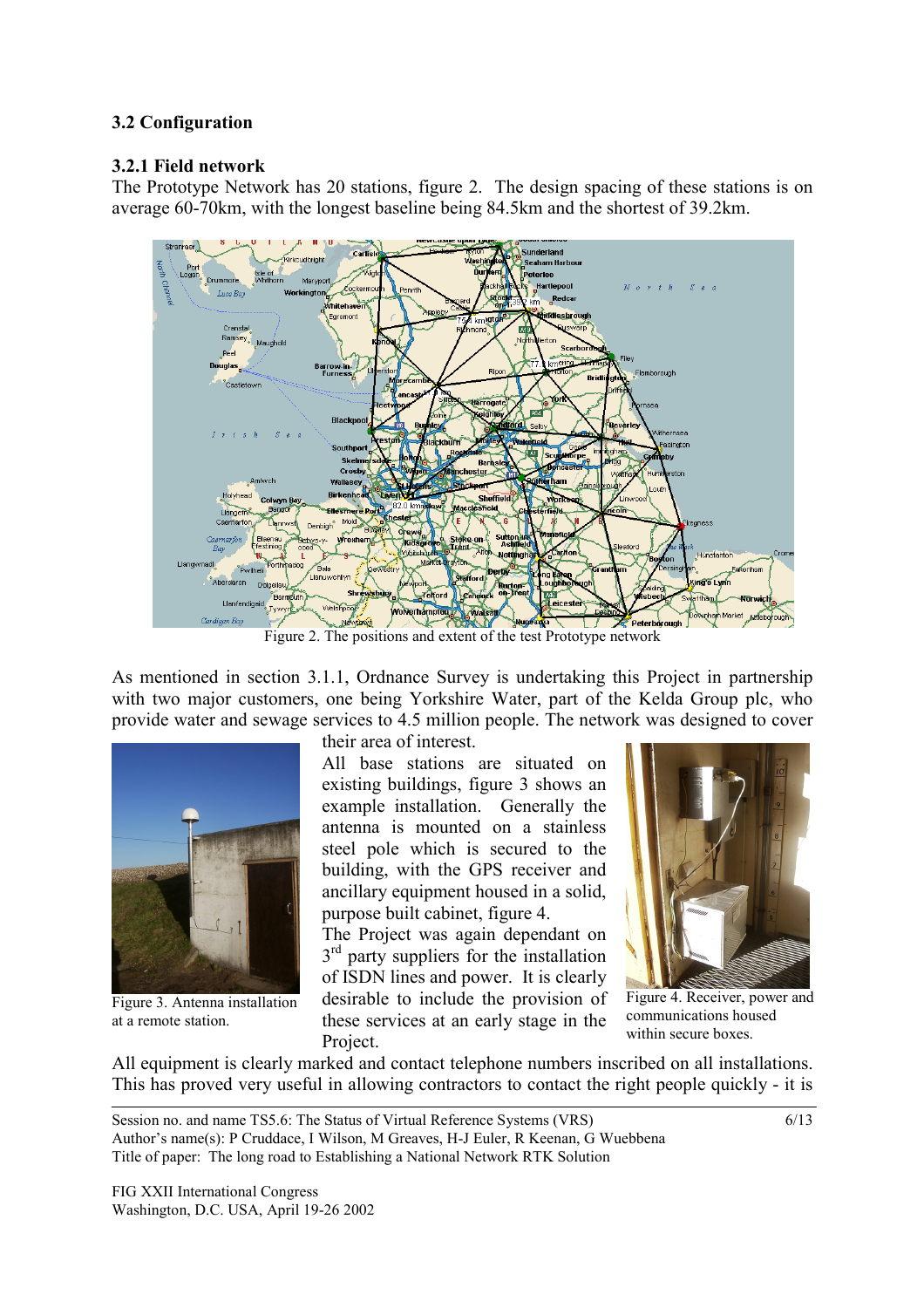easy to become complacent with the sophisticated and complicated equipment.

### **3.2.2 Concepts of hub system and software**

The Hub System located at the Ordnance Survey Headquarters in Southampton forms the computational backbone of the test setup for the RTK-networking solution. All GPS observation data from the Project network are collated at this facility. The computational capacity available during the test setup phase consists of several computers running under

Windows  $NT^{TM}$ , figure 5, described in section 3.1.2.

The data-processing chain begins with a computer that controls all the reference stations directly via ISDN communication lines. It should be noted that those continuous reference stations forming part of the Active network cannot be independently controlled from the hub facility because of their high priority assignment within the Active station network. The operational functionality of this well-established service has to be maintained during



Figure 5. Components within the data processing chain and hardware redundancy at the Ordnance Survey Hub server

the RTK networking test to serve its existing users. The in-coming GPS observation data from all operating Ordnance Survey reference stations is screened for blunders and reformatted according to the internal data interface within the communication computer. Deviations due to different antenna models are corrected with the application of absolute antenna phase center variation parameters (PCV) as being discussed in great depth in the scientific literature (e.g. in Wübbena et al [1996], Wübbena and Willgalis [2001]). Furthermore, the available information in its original uncorrected state, is converted to the RINEX standard and archived for post-processing use. Their archived data can then be transferred to an additional server for data distribution via the Internet.

The next link in the data-processing chain is the networking computer which retrieves the data from internal memory to use in processing a networking solution. The Geo++ program module GNNET carries out this task while the coordinates of the continuous and permanent reference stations are held fixed. The purpose of a networking solution is the mitigation of baseline length dependent dispersive and non-dispersive error influences. The active ionosphere effects the dispersive influences whilst variations within the local troposphere and deviations of the broadcast orbit from the true satellite orbit effect the non-dispersive influences. All of these influences are modelled and estimated in different modules within the GNNET software, described fully within Wübbena et al [2001].

The last link in the chain is the information distribution computer which accesses the estimated information as supplied by GNNET and reformats it into a distribution format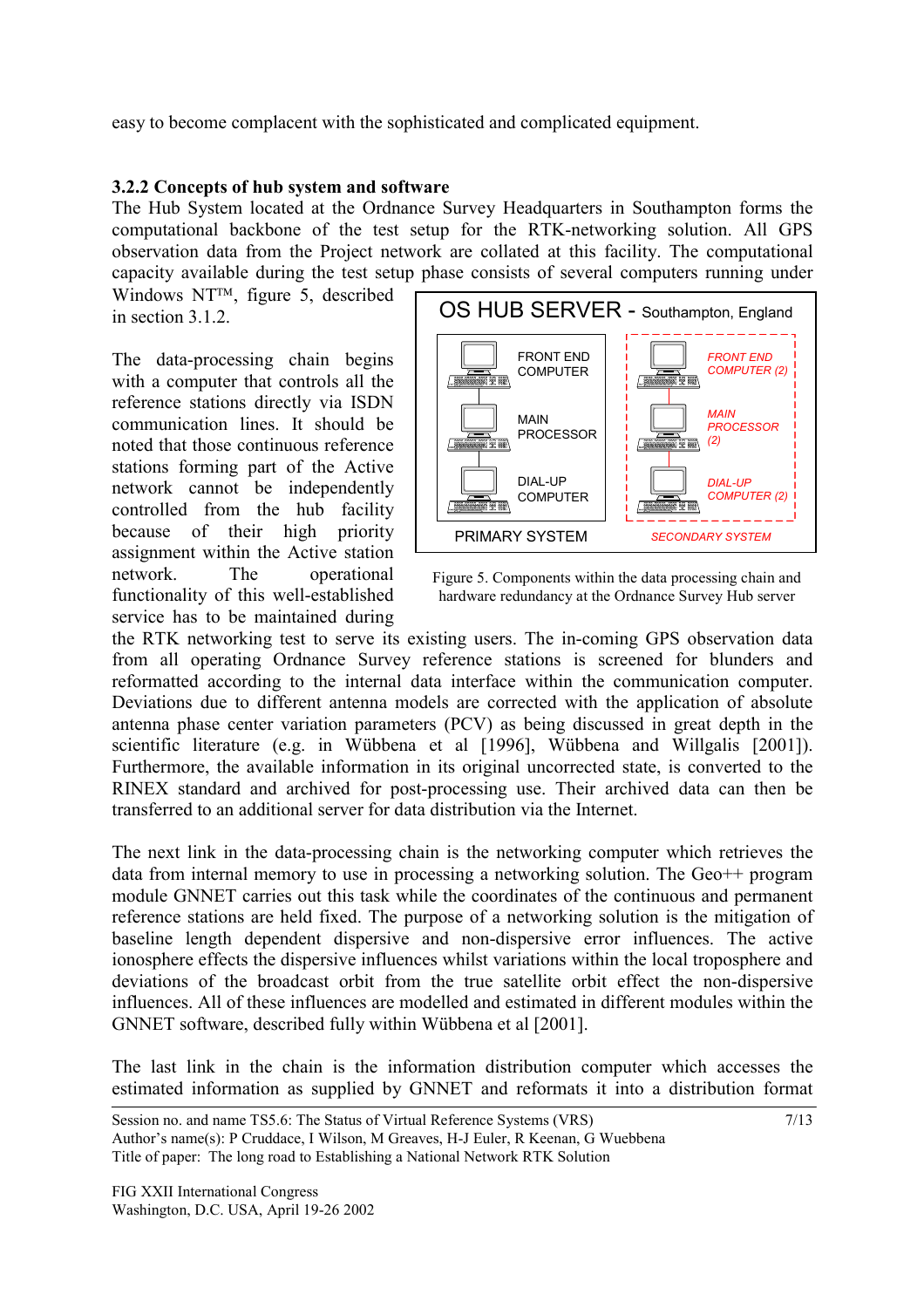based on the international RTCM standard. The primary means of distribution investigated are the GSM and 4m band VHF. The current GSM data distribution approach permits transfer of information in both directions between user and computation centre, and therefore allows manipulation of the transmitted data to a location near to the user requesting the information. The whole software setup could then provide the information in a so-called virtual reference station mode. However two major reasons prevent the realisation of this approach. The first is that the intention to provide the network information via a radio transmitter and that the information distribution concept should not be dependent on the facilities used. The second major reason is the non-conformity to RTCM standards of the virtual base station approach. Of course, successful development tests have been carried out with such a mode, however the complete operation is not described and agreed upon by those manufacturers supplying GPS rover equipment specifically for high precision position collection. The designed RTK network has to also provide the necessary information for other manufacturers' GPS equipment. Therefore the information distribution process is defined using the RTCM-Standard and the so-called FKP coefficient representation of the modelled biases. The abbreviation FKP stands, in German, for Area Correction Parameter and its use allows for mitigation of the error influences at roving units in the field.

The advantage of this distribution approach is the open availability of permanent reference station information in a standardized format of RTCM message types 20 and 21 to that field equipment not having access to the additional FKP information provided by the combined network. At least this equipment could, dependent on the actual manufacturer's specifications, operate within a certain distance around the reference station, using type 20 and 21 messages as the primary information source. In the future, it is planned to use a new RTCM message type, currently under discussion, which will also use the information of surrounding stations in a standardized way  $-$  if it is accepted. For additional information on this proposed RTCM standard, the interested reader is referred to Euler et al. [2001] and Zebhauser et al. [2002]. The goal for the permanent network is to use an information message standard that is supported by the high precision positioning equipment of all major manufacturers.

The computational equipment at the hub contains redundancy for each link within the dataprocessing chain. This affords two independent chains capable of running operability checks and initiating automated resets of the opposite processing chain, if ever required. In general, one system will be designated as the primary system to provide the information for all field operations. In case of operational difficulties within the primary chain on the hub (for example hardware problems), this system can switch automatically to the secondary (redundant) system. This ensures very high reliability of the whole RTK network system at the processing center however this cannot mitigate failures at individual permanent reference stations. Although in case of failure at any station due to power outage or other unforeseen difficulties, the whole network setup should be sufficiently robust to support field operations with minimum degradation.

The second operation chain will issue, if required, messages for operator assistance and/or it will duly start an automated procedure to bring the failed data-processing chain back to a proper operational status. After a recovery, the whole system would then again soon possess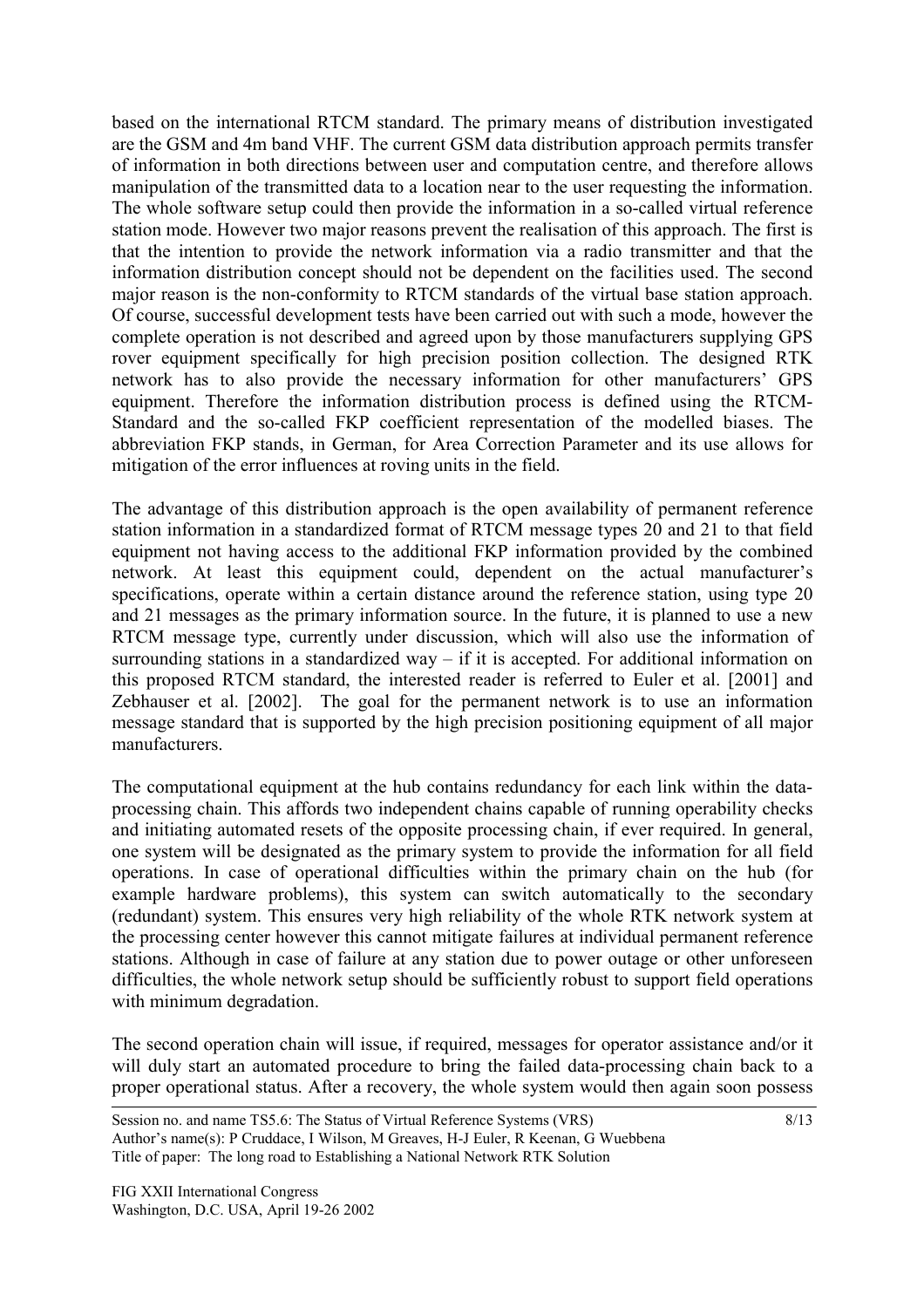redundancy. Operational experiences with other networks have shown that such redundancy is beneficial in ensuring that the overall availability and integrity of the whole system remains at the highest possible level. This redundancy, is required as noted already, in case of an unexpected hardware failure, but should not be required very often. The additional hardware redundancy becomes advantageous also for maintenance when, e.g. components have to be upgraded and so on. Additionally for post-processing solutions, the original observations are archived in RINEX and therefore data loss during critical and expensive operations, such as aerial photogrammetry flights, is minimized. However failures in the communication chain between the permanent reference stations and the hub, or failures of individual stations, cannot be mitigated with such approaches. Only a complete albeit very expensive, redundant second operational system with duplicated components can provide the ultimate safety and reliability for the operation of a permanent RTK system. For normal surveying type applications, the existing redundancy is sufficient to prevent field crews being without an operational data link to a reference station that is capable of providing the network information critical for precise RTK-GPS positioning.

### **3.3 Communications and Infrastructure**

### **3.3.1. Background – The existing Ordnance Survey Wide Area Network (WAN).**

The existing Ordnance Survey WAN is a result of the evolutionary development of Ordnance

Survey field systems. The 68 Ordnance Survey field offices are connected to OSHQ via ISDN2 dial-up connections. Ordnance Survey is linked to it's Internet Service Provider (ISP) via a single 4mg leased line connection, and remote dial-up connectivity is provided by two Shiva Remote Access servers giving 40 lines at 36kps and a single Cisco 3640 providing connectivity for thirty (30) users at 56kps.

In April 2001 a project was initiated within the Ordnance Survey to upgrade the WAN. This was undertaken as a response to a number of business drivers; increased demand, need for flexibility, reducing cost, external restructuring and a requirement for a mobile solution - future field based systems requiring a mobile option.



Figure 6.The new Ordnance Survey WAN

The new service to be implemented by Energis is a fully diverse system providing full redundancy in operation. The primary interface consists of twin 34mg connections between the two OSHQ computer suites and the Energis provider cloud, figure 6. Field offices are connected to the provider cloud by a number of options tailored to the local requirement.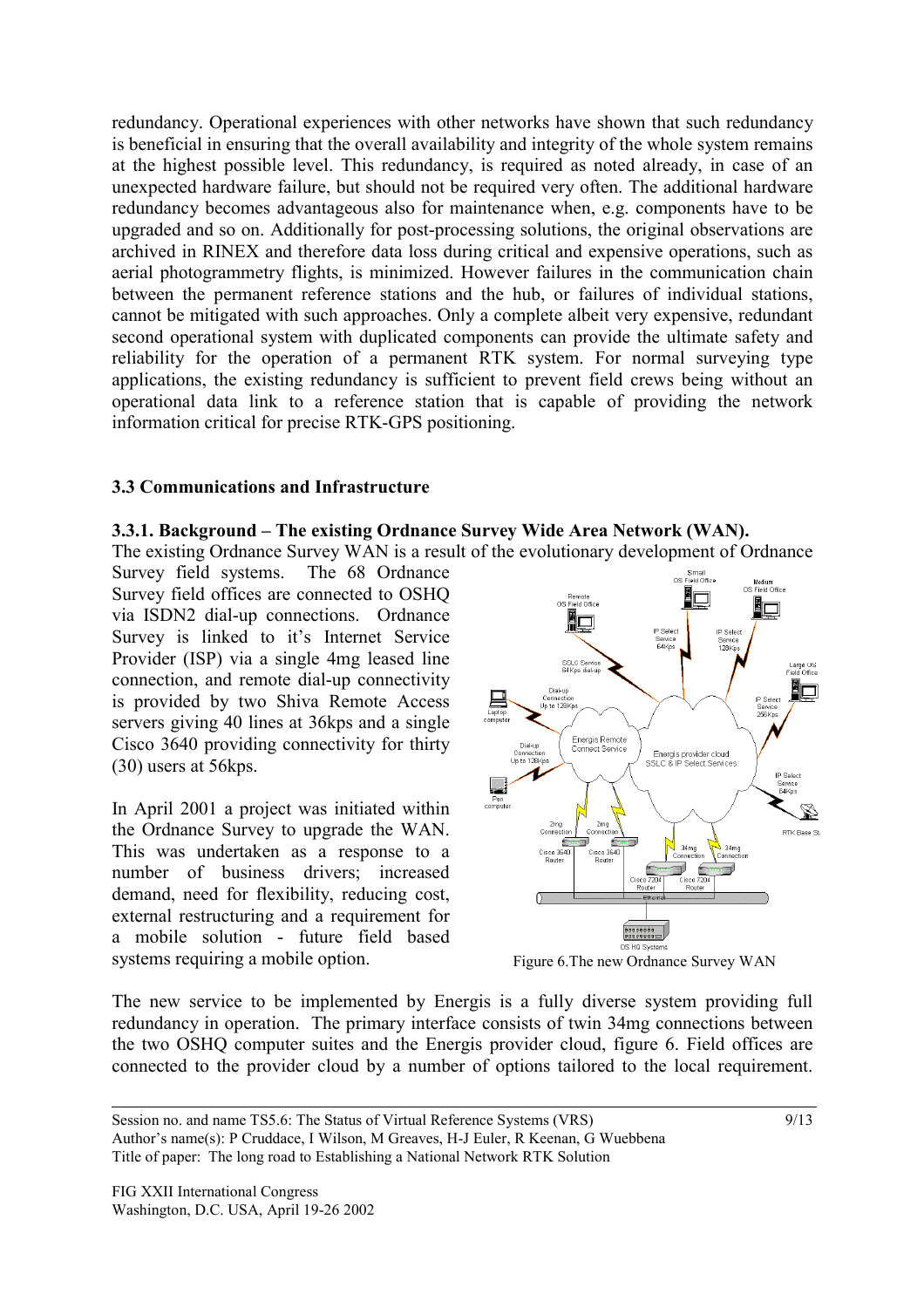RTK base stations are to be connected to this provider cloud via the IP Select 64kps fixed line service.

Dial-up connectivity is to be provided by the Energis Remote Connect service. This will allow connection by almost any dial-up bearer type, for example PSTN, GSM, GPRS, DSL and ADSL. There is capacity for up to 1000 simultaneous users. The connection to the Ordnance Survey LAN for this service is via a pair of 2mb lines, again providing redundancy in the infrastructure design.

### **3.3.2 The RTK Prototype Project communications requirement.**

The high-level communications requirement for the RTK Prototype Project was relatively simple. Twenty base stations were to be connected to the Hub server in OSHQ on a 24 x 7 basis, with the facility to allow RTK data users dial-up access to the derived corrections. In practice, various issues complicated provision of such a network:

- The ongoing WAN upgrade project.
- The complexity and additional security issues associated with multiple direct dialup connection, especially the need for external access by third parties. It was deemed unsafe to host the hub servers in the Ordnance Survey computer suites.

The agreed solution was to create a separate WAN specifically for the RTK Prototype project using ISDN dial-up services to connect to the base stations, figure 7. ISDN was chosen over PSTN due to its reliability, existing experience in using ISDN solutions, and the lower call costs that could be negotiated for the ISDN connections. The RTK WAN will be migrated to mainstream Ordnance Survey systems following the successful introduction of the Energis services.

Several major communication issues have threatened the creation of the network in the agreed timescale;





Session no. and name TS5.6: The Status of Virtual Reference Systems (VRS) Author's name(s): P Cruddace, I Wilson, M Greaves, H-J Euler, R Keenan, G Wuebbena Title of paper: The long road to Establishing a National Network RTK Solution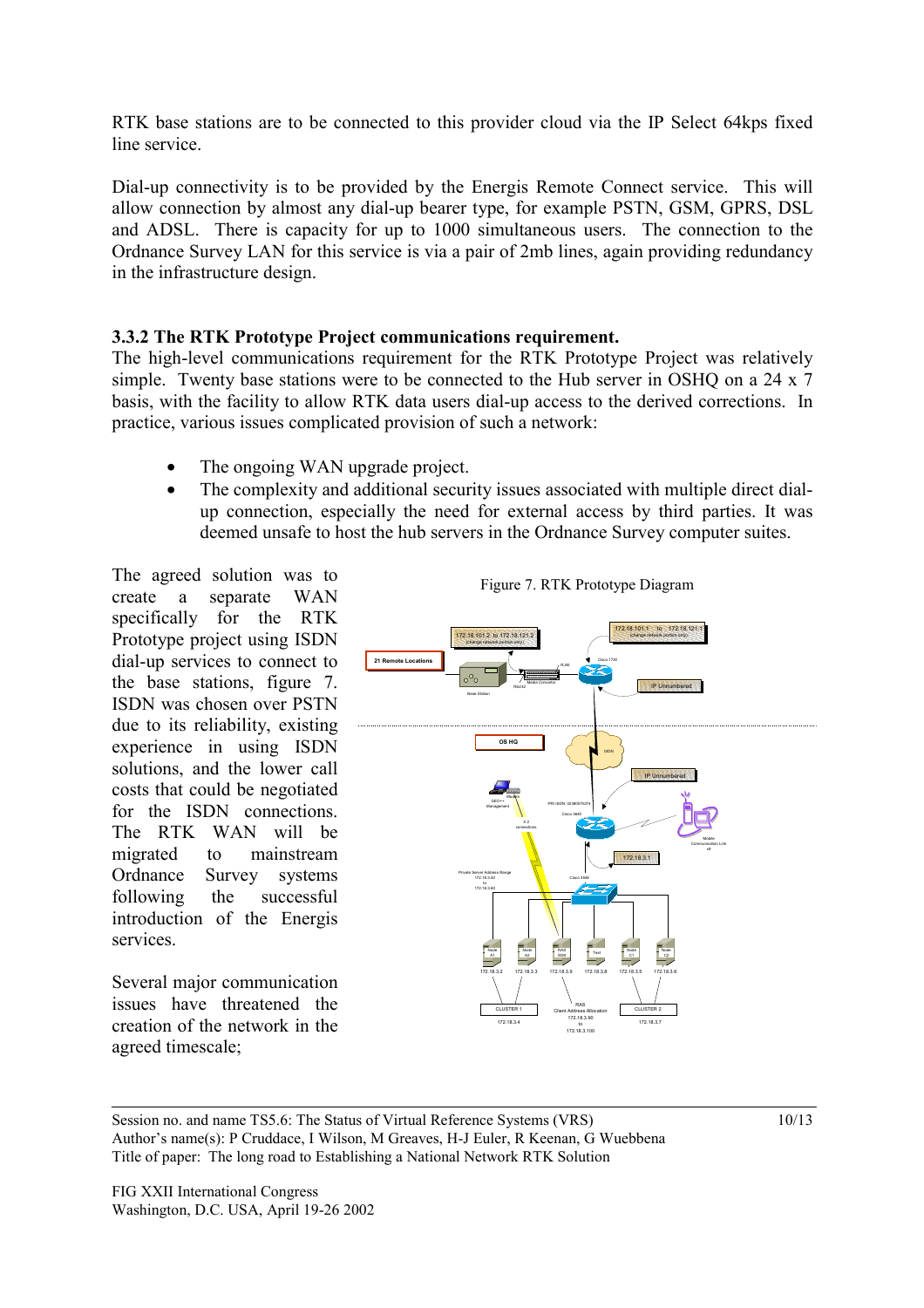- The Leica receivers output the data string via an RS232 asynchronous connection. To connect to the Cisco 1720 routers, an interface to a standard RJ45 connection was required. The current workaround is an interface device that takes the asynchronous data string, and encapsulates it in an IP packet for transmission. The Geo++ software loaded on the hub removes the IP shell. Unfortunately, this results in an additional device to support, along with the increased risk of failure and additional configuration issues. Energis are looking to configure the Cisco 1720 routers fitted at the base stations with RS232 cards. This will enable the interface device to be removed from the system, so lowering the chance of base station failure, and reducing support requirements and costs.
- Router environmental requirements require that they work in the temperature range  $-6C^{\circ}$ to  $+60C^{\circ}$ . As the equipment boxes at several locations are in unheated buildings, this has necessitated the need to monitor the performance of each router.
- Hardware infrastructure and services procurement lead times are at least 30 working days.
- As there is no significant advantage in broadcasting data throughout the night for the prototype between the remote sites and the central core, it was decided to offer a 7am – 7pm Monday to Friday testing service. The ISDN lines are set up by a scheduling software package called AT2000 which will open batch files to execute ICMP extended pings to the 21 remote sites. The software package then terminates the batch files at 7pm thus closing down the ISDN lines. The router, which governs IP routing over the network, is a Cisco 3640 which in turn connects to a Cisco 3548 switch. The servers that form the Hub all connect into this switch.

#### **4. Testing the RTK network**

The main aim of the testing strategy is to try and gauge the quality and availability of the correction and derived position measurement in the field, ie to replicate usage by field surveyors. The test equipment will therefore be the same as the field surveyors would use – Leica SR530 receiver and AT502 (RTK) antenna. At the time of writing (15/01/02), the testing strategy has just begun, this section therefore describes the methods that are to be deployed. It is hoped that this may provide a guide to similar schemes in the future.

#### **4.1 Base station positioning and monitoring**

The positions of the base stations are located relative to the 'Active' GPS network in Great Britain. The Active network has been computed daily for over two years relative to a subset of the IGS network using the Bernese v4.2 software, Rothacher and Mervart [1996]. Figure 7 shows the typical coordinate component station repeatability for the network. Two weeks of data are to be collected from each of the new RTK stations and processed again using the Bernese v4.2 software. Once the station coordinates are computed, they are monitored for stability in the station positions – this is very important as the between station integer ambiguities depend on their positional accuracy. Monitoring is carried out using both the Bernese and Geo++ software.

Session no. and name TS5.6: The Status of Virtual Reference Systems (VRS) Author's name(s): P Cruddace, I Wilson, M Greaves, H-J Euler, R Keenan, G Wuebbena Title of paper: The long road to Establishing a National Network RTK Solution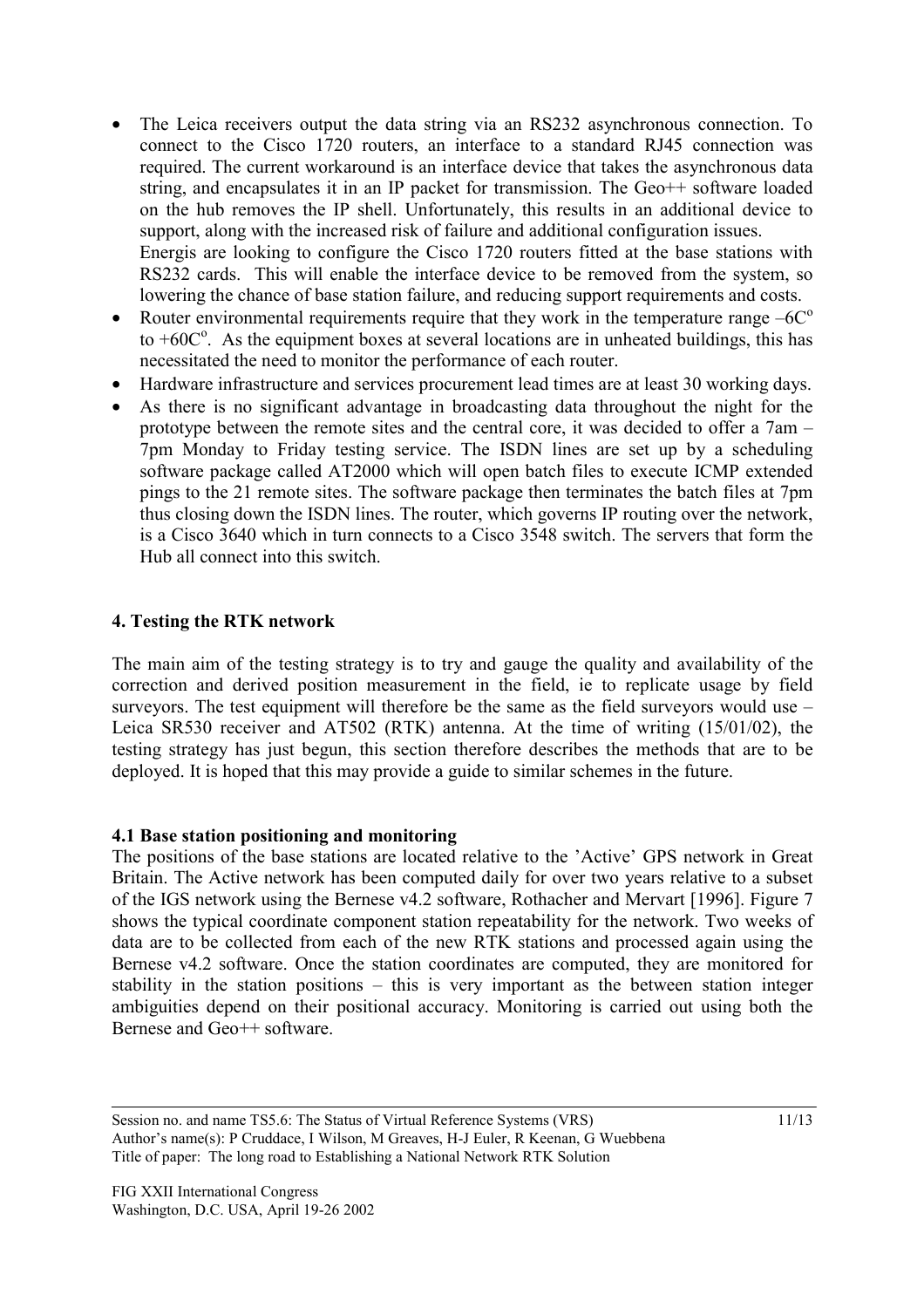

Figure 7. Daily repeatability of station NOTT (Nottingham) in the Ordnance Survey 'Active' network.

## **4.2. Testing strategy**

The testing concept prediominantly works on the entire RTK network (figure 2) simultaneously. Testing will be carried out by all parties involved, including Ordnance Survey's two business project partners. The network will also be split into smaller consecutively running networks to look at boundary issues – interference and accuracy. Base stations will be taken out of the solution, for both small and long periods, to check the reliability and robustness of the network and to understand the effect on position availability and accuracy when stations drop out of the solution. Tests will be carried out within the bounds of the network, as well as increasingly outside of it.

The following specific tests are to be performed on the network;

- Time to first ambiguity fix at the rover
- Accuracy (through occupying pre-coordinated points) and precision (through repeatability studies) of position
- The percentage of correct fixes
- Correction signal strength
- Availability of signal
- Reliability of all network components
- Age of correction latency
- The 'start-up' time of the network ie when are corrections available from first obtaining raw GPS data at the server.
- Testing the old Ordnance Survey RTK strategy against the new network. Ease of use, accuracy, etc
- Testing external effects on the correction / position, eg ionospheric conditions

# **5. Conclusions**

The Ordnance Survey, with its' partners, initiated a project to implement an network RTK solution in the north of England. The project aimed to just as much test the suitability and reliability of the network components as the resultant corrected positions in the field. The network components are now in place and the testing is just starting (15.01.02). If the

12/13